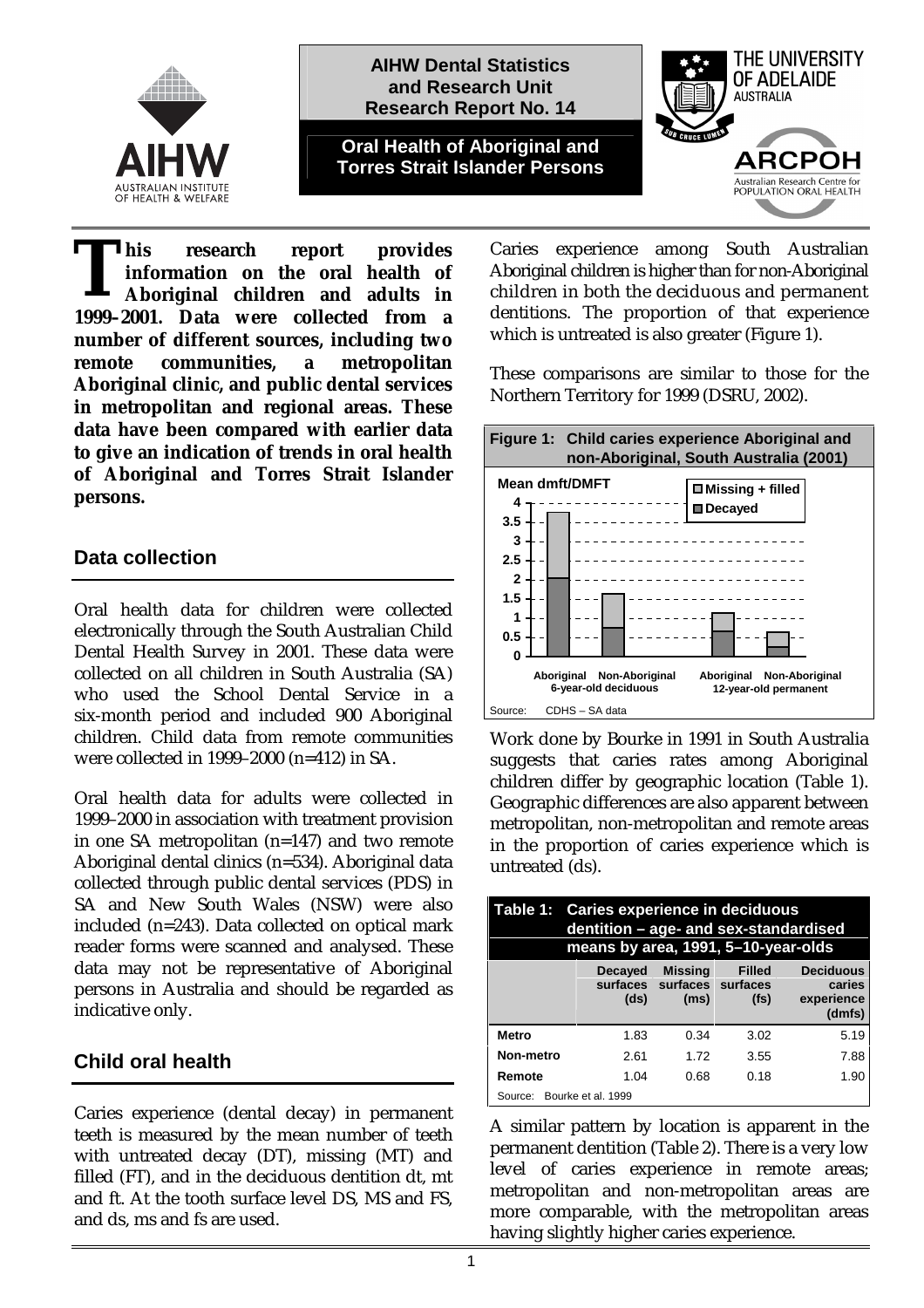| Table 2: Caries experience in permanent<br>dentition - age- and sex-standardised<br>means by area, 1991, 5-14-year-olds |                                    |                                    |                                   |                                                    |  |  |
|-------------------------------------------------------------------------------------------------------------------------|------------------------------------|------------------------------------|-----------------------------------|----------------------------------------------------|--|--|
|                                                                                                                         | <b>Decayed</b><br>surfaces<br>(DS) | <b>Missing</b><br>surfaces<br>(MS) | <b>Filled</b><br>surfaces<br>(FS) | <b>Permanent</b><br>caries<br>experience<br>(DMFS) |  |  |
| <b>Metro</b>                                                                                                            | 0.40                               | 0.00                               | 0.93                              | 1.33                                               |  |  |
| Non-metro                                                                                                               | 0.27                               | 0.10                               | 0.84                              | 1.22                                               |  |  |
| Remote                                                                                                                  | 0.22                               | 0.00                               | 0.08                              | 0.30                                               |  |  |
| Source: Bourke et al. 1999                                                                                              |                                    |                                    |                                   |                                                    |  |  |

In Table 3 data from 1991 are compared with 2000 data for remote and metropolitan areas. In remote areas the caries experience among Aboriginal children has more than doubled. Among metropolitan Aboriginal and Torres Strait Islander children caries experience has declined slightly since 1991.

| Table 3: Caries experience changes since 1991 |      |      |                    |
|-----------------------------------------------|------|------|--------------------|
| 5-10-year-olds                                | 1991 | 2000 | <b>Change dmfs</b> |
| Remote                                        | 1.90 | 4.23 | 2.33               |
| Metrotropolitan                               | 5.19 | 4.55 | $-0.64$            |
|                                               |      |      |                    |
| 5-14-year-olds                                |      |      | <b>Change DMFS</b> |
| Remote                                        | 0.30 | 0.94 | 0.64               |
| Metropolitan                                  | 1.33 | 0.83 | $-0.50$            |

# **Adult oral health**

#### **Edentulism**

Complete loss of all natural teeth (edentulism) is an adverse outcome of the cumulative effects of oral disease and treatment. Previous research reports noted a higher percentage of Aboriginal and Torres Strait Islander persons with no natural teeth (16.3%) than among non-Aboriginal persons (10.2%) (AIHW DSRU, 2000). One remote community, which had no edentulous persons in 1987, has 10 in 2000, all of whom are diabetics.

#### **Caries experience**

Figure 2 compares the caries experience of Aboriginals from a couple of remote communities in 2000 with those from an independent metropolitan Aboriginal clinic and Indigenous persons using public dental services in metropolitan and regional areas. Remote Aboriginal persons had the lowest levels of caries experience in all age groups, whereas metropolitan Aboriginal and Torres Strait Islanders had the highest.



However, there seems to be some evidence that caries rates in adults are increasing in the remote communities. Figure 3 shows the components of caries experience by age group from a remote community and a comparison with 1987 data from the same area. Caries experience in the middle adult group has doubled in the 12-year period; the number of missing teeth has increased two-fold and the number of filled teeth more than three-fold. Untreated dental decay predominates in the youngest age group, but proportionally declines across the age groups. The number of missing teeth increases from a mean of 0.16 in the 16–17-year age group to a mean of 6.3 in the 45+-year group.



Non-insulin-dependent diabetes is commonly experienced by Aboriginal persons and has been related to oral health (Taylor et al., 1996). Figure 4 shows the number of missing teeth in two remote communities by diabetic status. Among dentate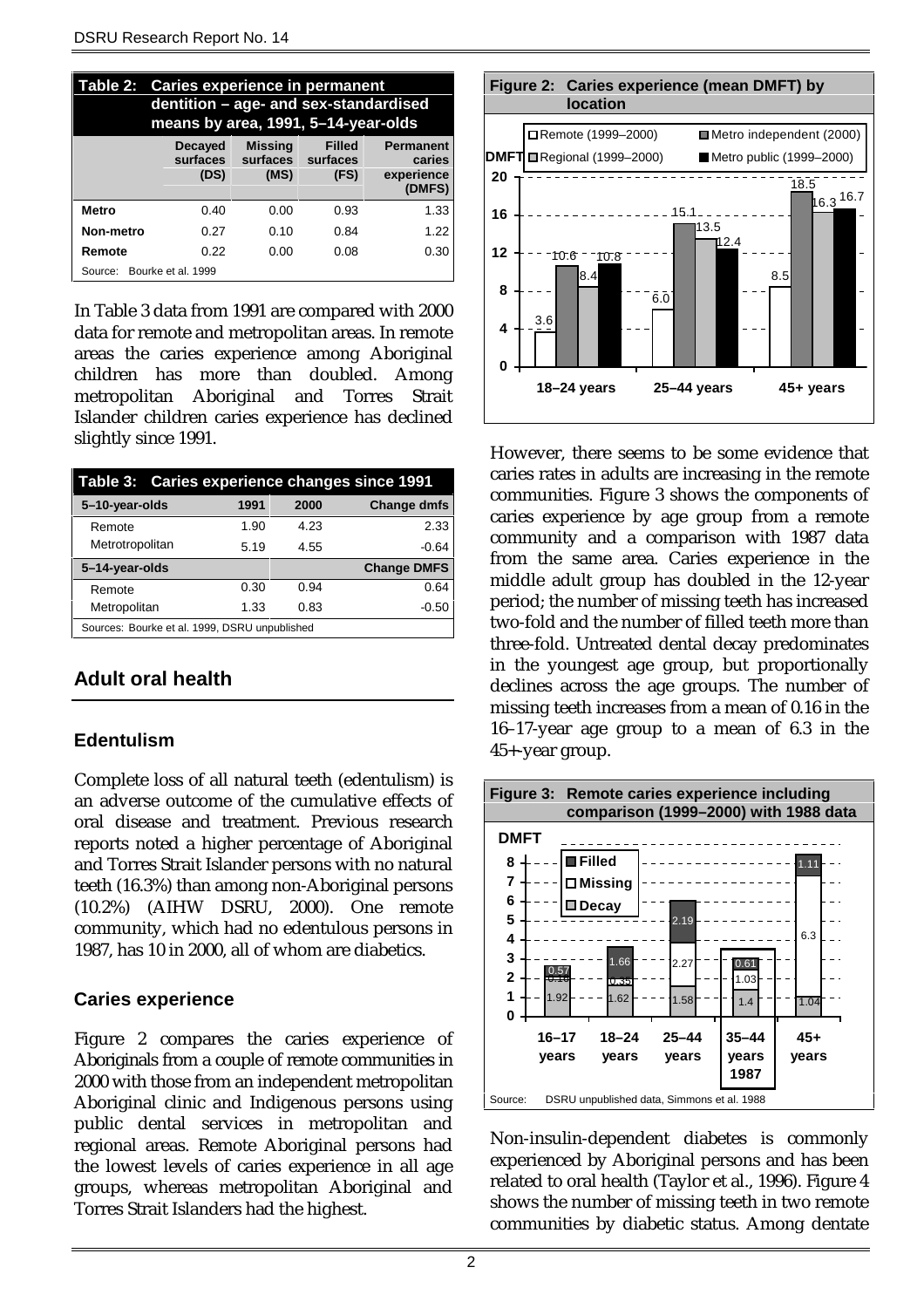persons in both remote communities, diabetic persons have over three times the number of missing teeth than those without diabetes.



The distribution of components of caries experience by age group and by location is shown in Figure 5. The pattern of caries experience in remote areas is compared to that seen in the public dental services (PDS). The filled teeth component of the caries experience is lower among remote persons in all age groups. Untreated decay is the majority of the decay experience in the 18–24-year-old group but decreases across the age groups. Missing teeth is the predominant component in the oldest age group in both remote areas and PDS; however, in remote areas missing teeth comprise almost 75% of caries experience.



### **Periodontal health**

Community Periodontal Index (CPI) is a World Health Organization measure of periodontal health: 0 indicating periodontal health, 1 – gingival bleeding, 2 – presence of calculus (tartar), 3 – pocket depth of 4–5 mm and 4 – pocket depth of 6+ mm. Figure 6 shows the percentage of Aboriginal persons in each age group by maximum CPI score. In all age groups less than 45+ years, the presence of calculus was the most common periodontal condition. In the 45+ age group 23% had deep pockets and 25% had moderate pockets.



The link between periodontal disease and diabetes is well established in the literature. In these data, the percentage of diabetics is 10.9% in the 25–44-year age group and  $50.6\%$  in the  $45+$ age group. The distribution of maximum CPI scores shows marked differences between those with diabetes and those without (Figure 7).